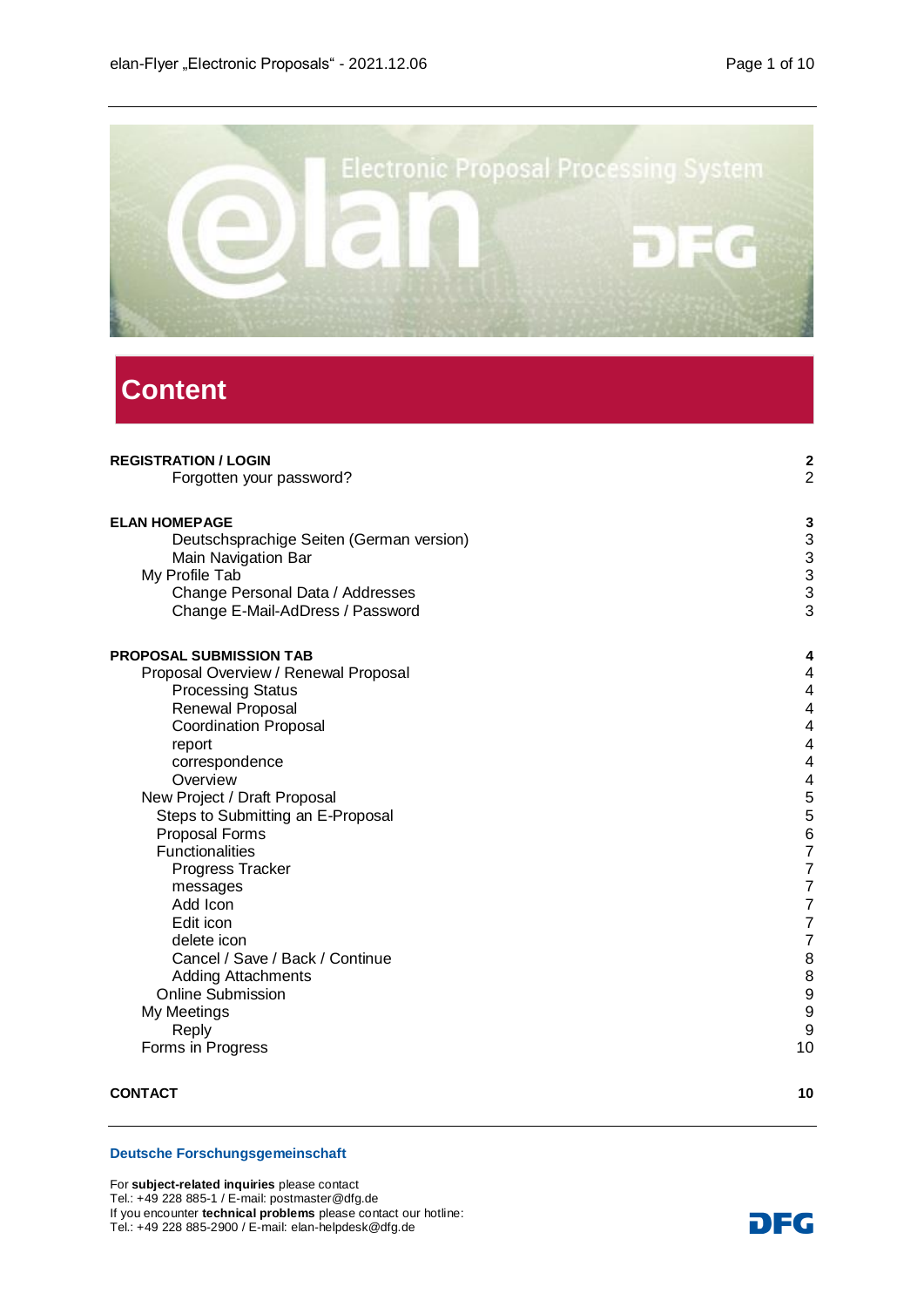# <span id="page-1-0"></span>**Registration / Login**

#### **BEFORE BEGINNING …**

**Please make sure that participating applicants, spokespersons and (individual) project leaders are registered in elan (**[elan.dfg.de](https://elan.dfg.de/dana-na/auth/url_45/welcome.cgi)**).**

**This does not apply to** others involved in the proposal, such as cooperation partners, etc.

**Please generally allow one working day to process your request for access. You will be notified by e-mail once your account is activated.**

#### **YOU WILL NEED …**

an internet connection and a browser (e.g. Internet Explorer, Firefox) with JavaScript enabled.

#### **PLEASE NOTE**

After five failed attempts to log in, **you will be blocked from accessing the service for 30 minutes.** After that time you will be able to log in again.

For security reasons and to prevent system overload, your online session will expire one hour after your last entry. **In this case, data that have been entered but not yet saved will be lost.**



#### **Deutsche Forschungsgemeinschaft**

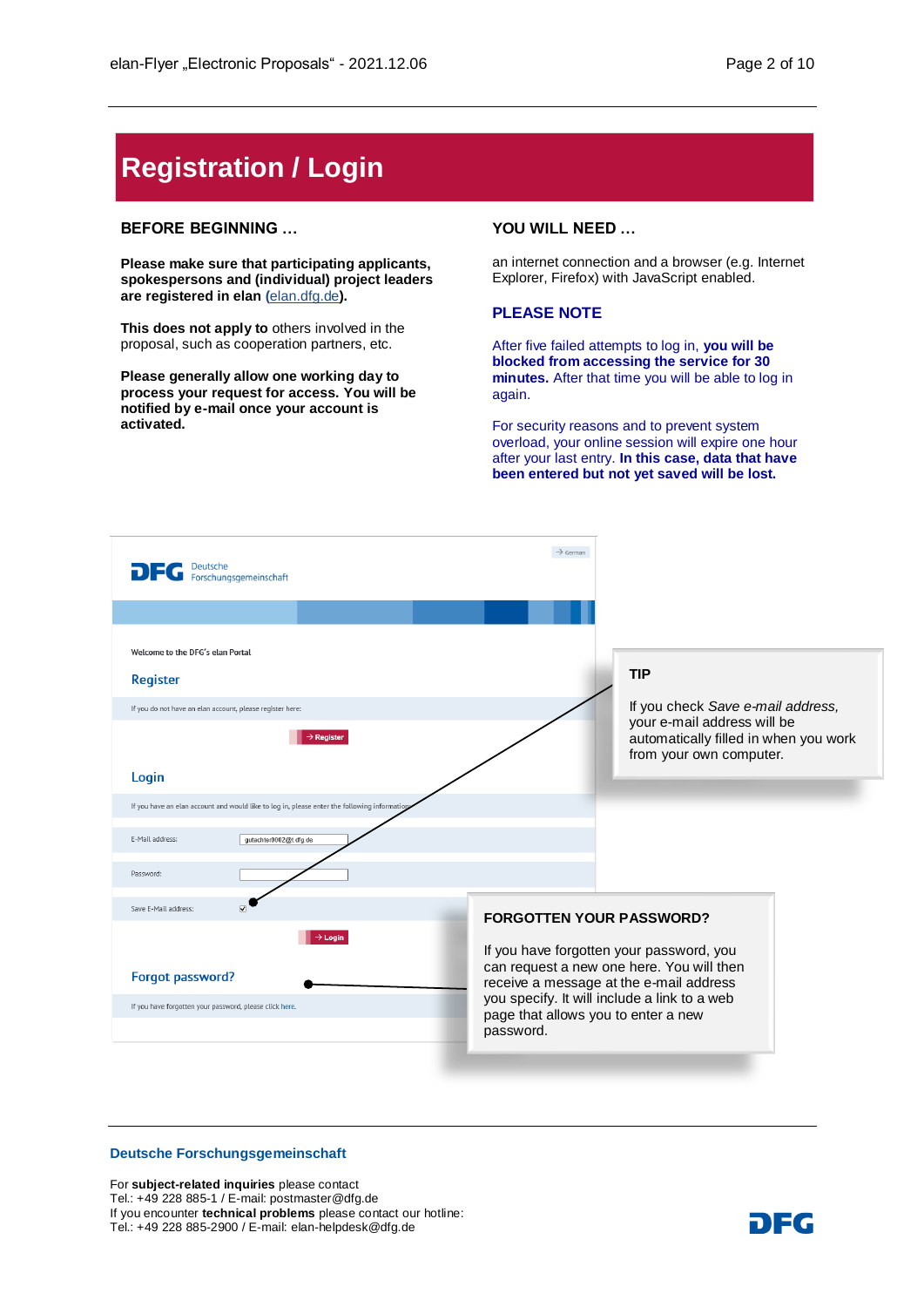# <span id="page-2-0"></span>**elan Homepage**

The navigation bar on the elan homepage lists the functions that are available to you.

The homepage also contains information about upcoming maintenance, feature updates as well as future plans.



#### <span id="page-2-2"></span><span id="page-2-1"></span>**CHANGE PERSONAL DATA / ADDRESSES**

Select *Overview* to review/edit your personal data and addresses.

**NOTE:** Please review your information to ensure accuracy **before submitting new proposals via elan.** Please allow one working day for your data to be processed and displayed.

#### <span id="page-2-3"></span>**CHANGE E-MAIL-ADDRESS / PASSWORD**

Select *My Account* to review/edit your information.

**NOTE:** Your user name is the e-mail address which the DFG will use to communicate with you. If this address changes, please update your contact information as soon as possible.

#### **Deutsche Forschungsgemeinschaft**

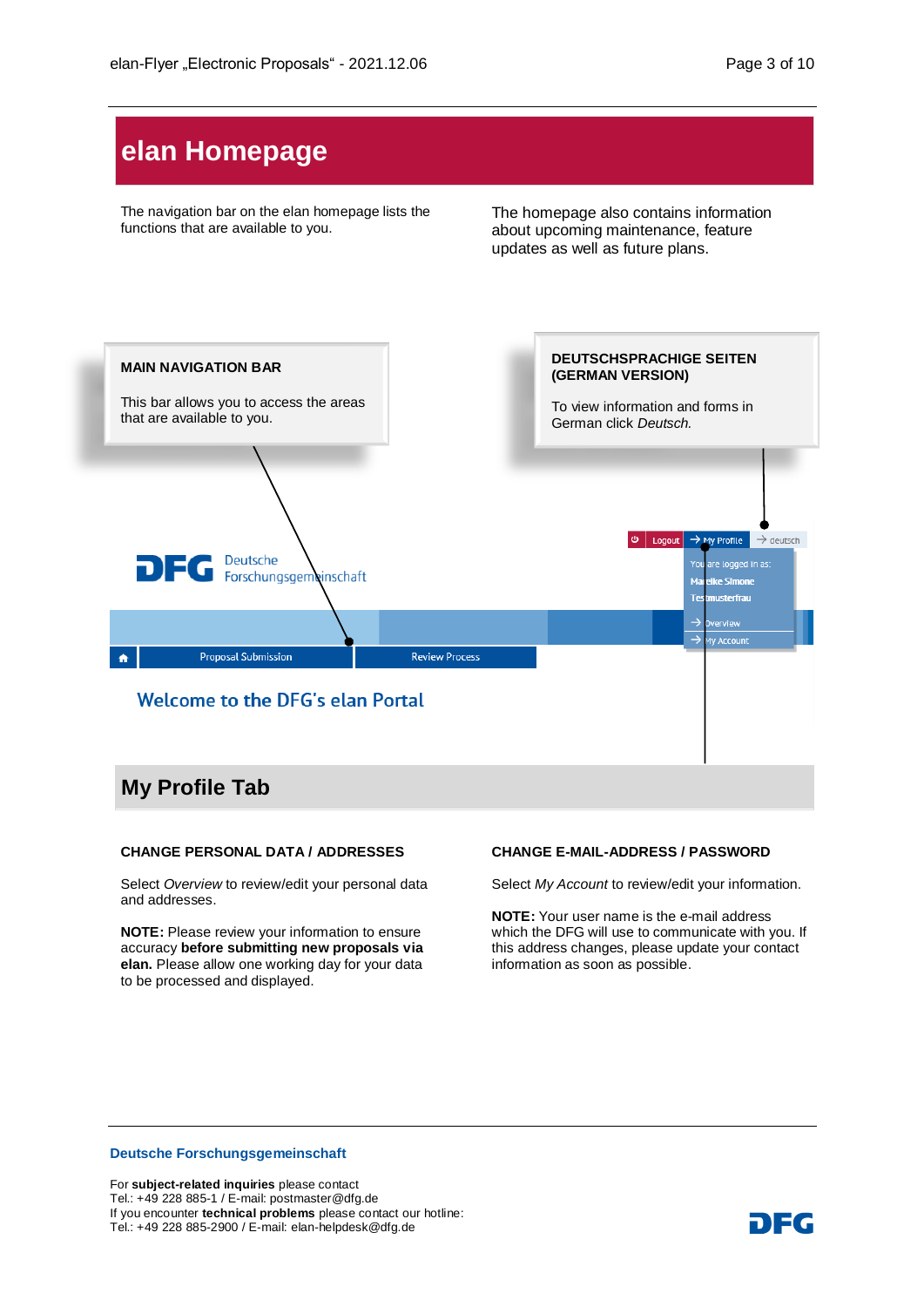# <span id="page-3-0"></span>**Proposal Submission Tab**

# <span id="page-3-1"></span>**Proposal Overview / Renewal Proposal**

Here you will see an overview of your current projects and their processing status.

Proposals that have been withdrawn or concluded are not listed. Projects that have been declined are shown up to three months following the decision.

<span id="page-3-2"></span>**PROCESSING STATUS** The following processing steps will be displayed in the proposal overview (For additional information on proposal processing, visit DFG - [Quo vadis,](http://www.dfg.de/en/research_funding/principles_dfg_funding/quo_vadis_proposal/index.html) [proposal?](http://www.dfg.de/en/research_funding/principles_dfg_funding/quo_vadis_proposal/index.html)):

**Processing stage Processing stage** *Processing stage Processing stage Processing stage Processing stage Processing stage Processing stage Processing stage Processing stage Processing sta* and prepared for review.

**Review stage** *Review stage Review stage Review stage Meview. Pour proposal is undergoing scientific review.* 

**Decision stage** The review has concluded and your proposal, having been checked for formal criteria and reviewed for scientific quality, is being presented to the decision-making bodies.

**Notified A** decision has been made whether and in what amount your proposal will be funded.

**Other Community Community Community Community Community Proposal.** You have withdrawn your proposal.

|                                         | Ref. No.                                                                                                 | Programme and Proposal Type                                                                                                                                                                                                                                                                                                                                                                                                             |                           | <b>Status</b>                                              |                                                                            |
|-----------------------------------------|----------------------------------------------------------------------------------------------------------|-----------------------------------------------------------------------------------------------------------------------------------------------------------------------------------------------------------------------------------------------------------------------------------------------------------------------------------------------------------------------------------------------------------------------------------------|---------------------------|------------------------------------------------------------|----------------------------------------------------------------------------|
|                                         | <b>Clinical Research Units</b>                                                                           |                                                                                                                                                                                                                                                                                                                                                                                                                                         |                           |                                                            |                                                                            |
| <b>REPORT</b><br>$\bullet$<br>$\bullet$ | <b>RENEWAL PROPOSAL</b><br><b>COORDINATION PROPOSAL</b><br><b>CORRESPONDENCE</b><br>your project status) | Select Continue to access additional project forms, for example to<br>submit a renewal proposal, depending on your project status,<br>as the coordinator or spokesperson of a collaborative research<br>network submit an online coordination proposal (depending on<br>submit an interim/progress report or final report, and/or<br>submit other correspondence, inquiries, and/or supplements to<br>your current proposal to the DFG. | shment<br>render<br>hment | $\rightarrow$ Overview<br>Notified<br>Notified<br>Notified | $\rightarrow$ Continue<br>$\rightarrow$ Continue<br>$\rightarrow$ Continue |

## **OVERVIEW**

**Deutsche Forschungsgemeinschaft**

For **subject-related inquiries** please contact Tel.: +49 228 885-1 / E-mail: postmaster@dfg.de If you encounter **technical problems** please contact our hotline: Tel.: +49 228 885-2900 / E-mail: elan-helpdesk@dfg.de DFG

As the coordinator or spokesperson of a collaborative research network, select *Overview* to view a list of all proposals submitted under the collaborative network.

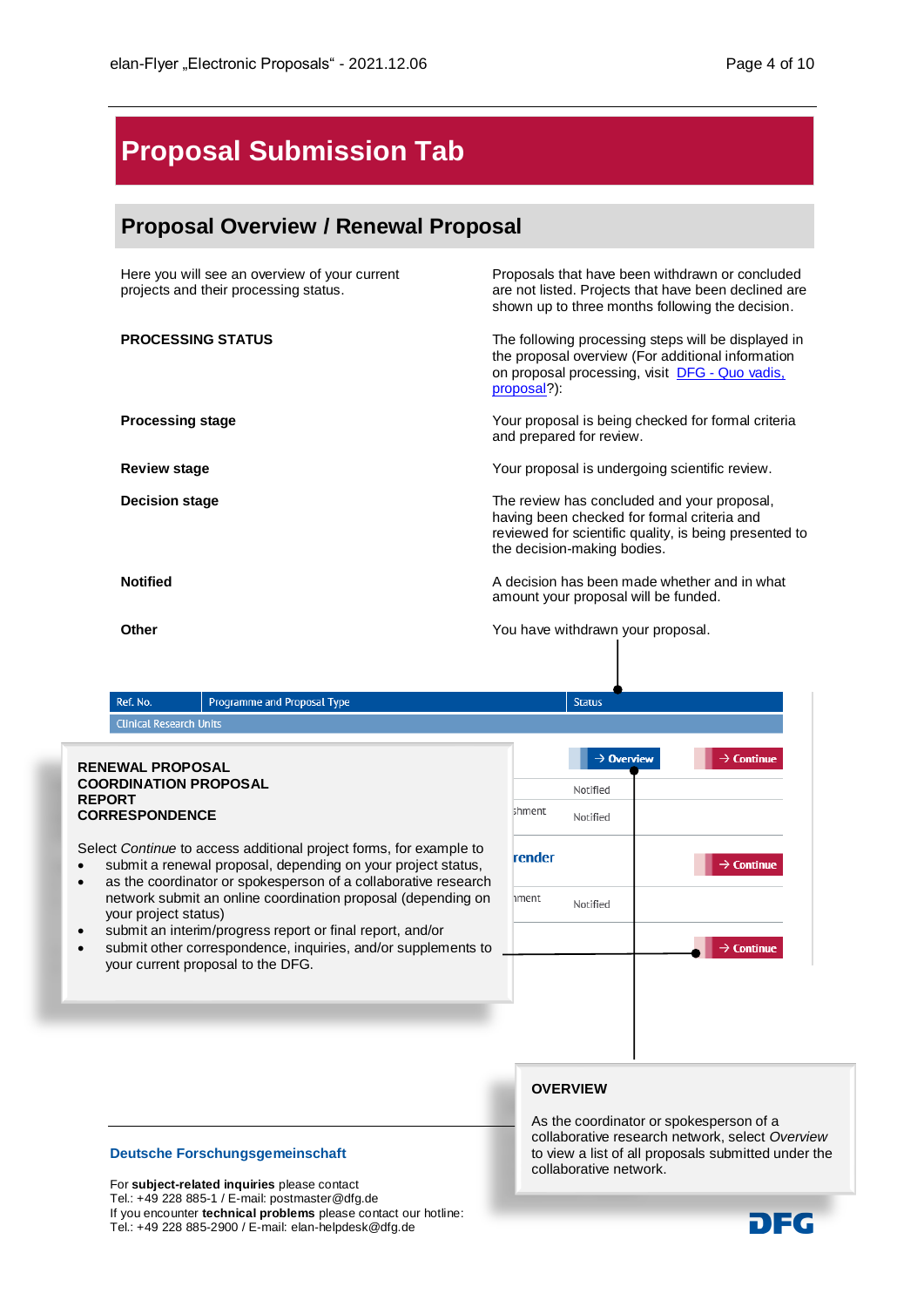# <span id="page-4-0"></span>**New Project / Draft Proposal**

Our electronic proposal submission system is updated regularly.

Electronic proposal forms that are currently available can be found under *New Project*.

For programmes in which electronic submission is not yet available, please submit your proposal according to the relevant guidelines (cf. [Forms and](http://www.dfg.de/foerderung/formulare_merkblaetter/index.jsp)  [Guidelines\)](http://www.dfg.de/foerderung/formulare_merkblaetter/index.jsp).

#### **PLEASE NOTE**

When processing your electronic proposal, the personal data and contact details that you provided during registration will be used. You will not be asked to re-enter this data.

If you have not recently registered, please review your profile and update the information as necessary.

<span id="page-4-1"></span>

#### **Step 3: Electronic Proposal Form**

Please complete the electronic proposal form. You will be asked to provide the project title and summary in both German and English and upload any attachments as required.

#### **Deutsche Forschungsgemeinschaft**

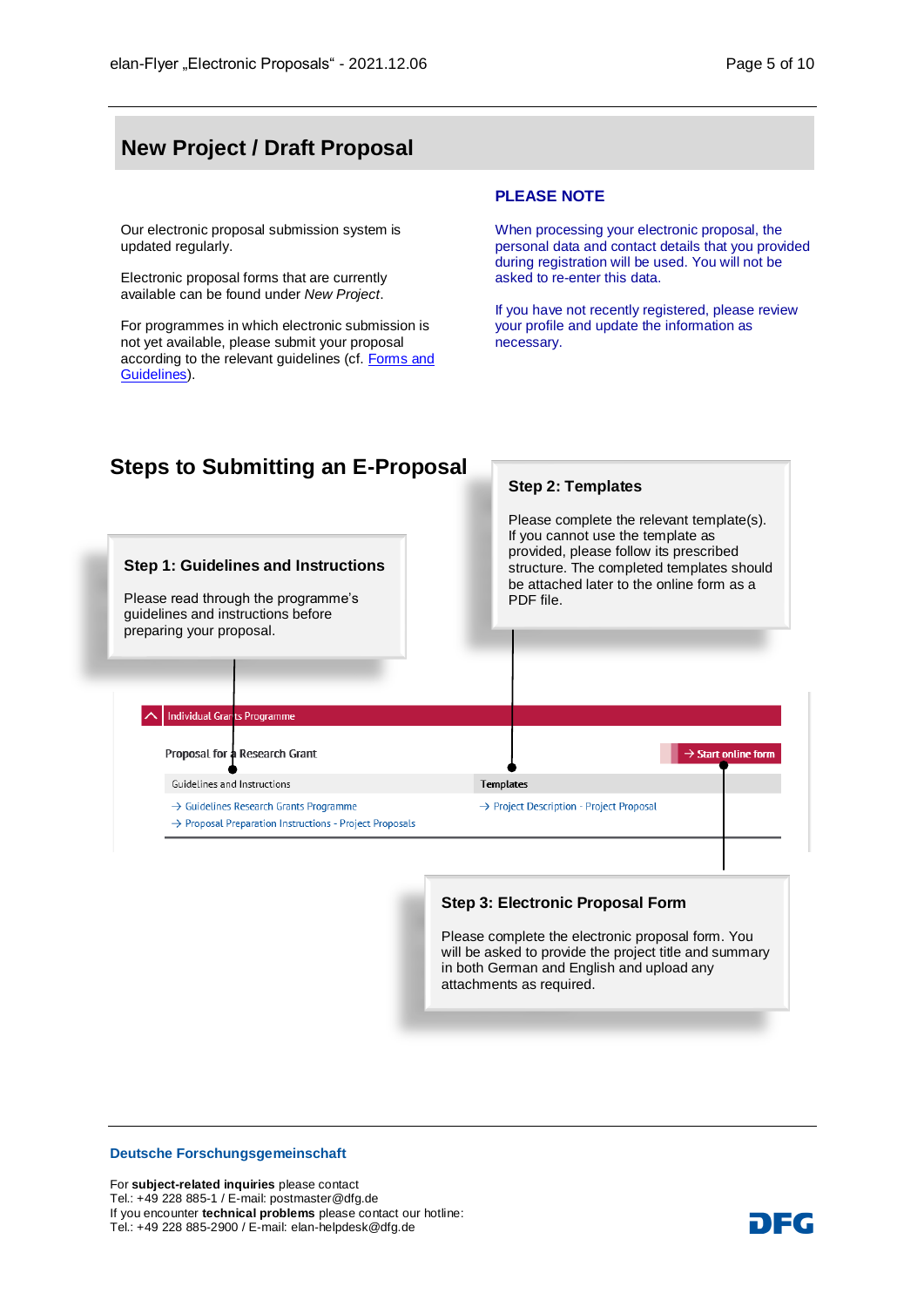# <span id="page-5-0"></span>**Proposal Forms**

The electronic proposal form has the following basic structure. Depending on the funding programme, not all sections may be shown (e.g. Participating Institutions).

#### **NOTE**

If you will be submitting a renewal proposal, please note that many of the entries from your initial proposal will be generated automatically from the DFG's database. Please review the data and change where necessary.



#### **Deutsche Forschungsgemeinschaft**

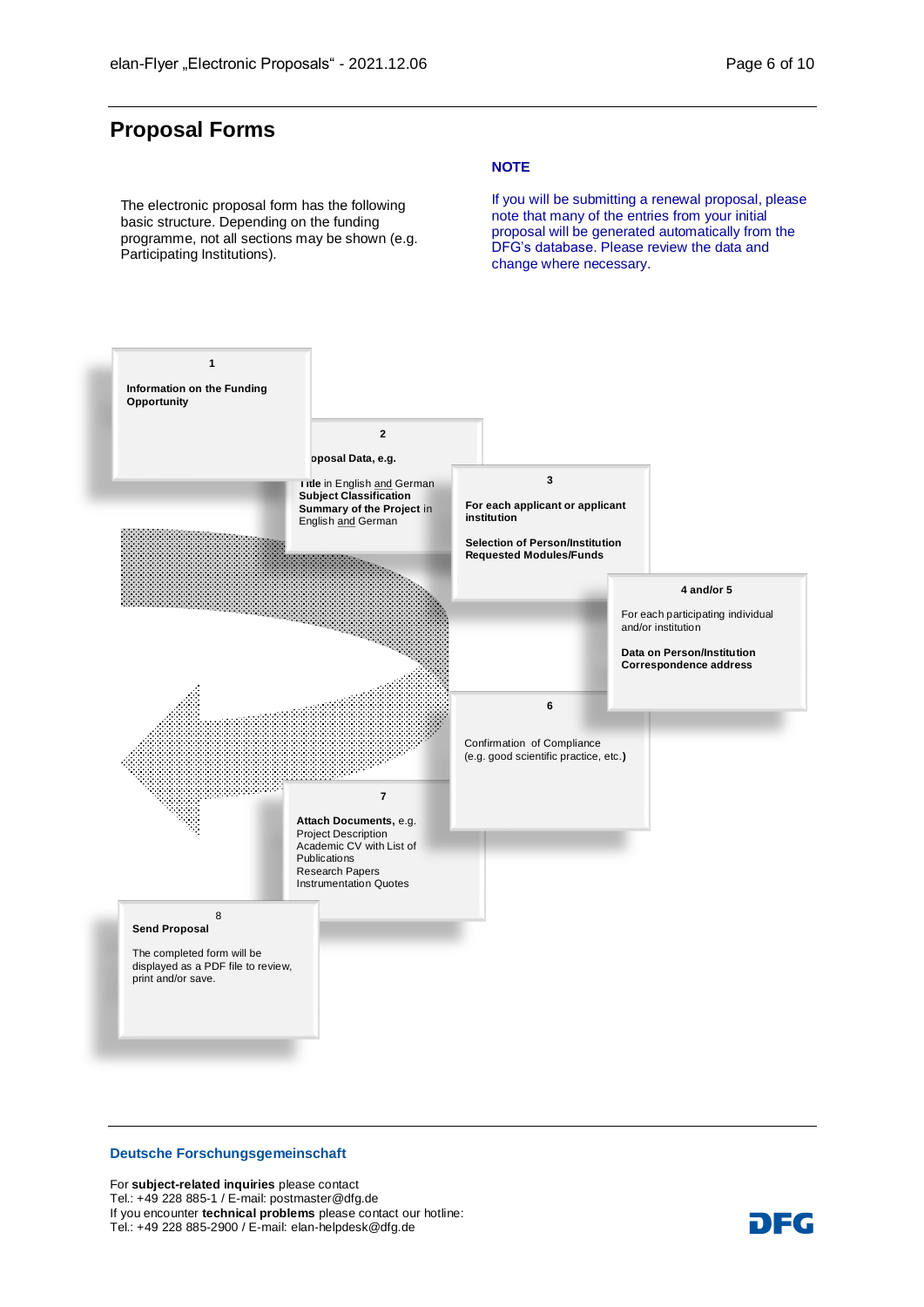# <span id="page-6-0"></span>**Functionalities**

| <b>MESSAGES</b><br>If data is incomplete or an error has occurred, a<br>general message will appear in the relevant section. |                                            | upcoming sections.               | The progress tracker is designed to<br>guide the user through the online<br>form. Note: Due to plausibility<br>checks, it is not possible to skip to |                |  |
|------------------------------------------------------------------------------------------------------------------------------|--------------------------------------------|----------------------------------|------------------------------------------------------------------------------------------------------------------------------------------------------|----------------|--|
| <b>Proposal for a Research Grant</b>                                                                                         |                                            |                                  |                                                                                                                                                      |                |  |
| <b>Applicants</b>                                                                                                            |                                            |                                  |                                                                                                                                                      | ≡              |  |
| Please check and complete the highlighted items before                                                                       |                                            |                                  | Proposal Data                                                                                                                                        | $\circledcirc$ |  |
| continuing.<br>Please enter only the individuals who are applying for their own funding. Note: Applicants must be            |                                            |                                  | <b>Applicants</b>                                                                                                                                    | 0              |  |
| registered in elan and have verified their correspondence address in order to be entered as<br>applicants.                   |                                            |                                  | Other Participating<br>Individuals                                                                                                                   | Ο              |  |
| Co-applicants, application partners and international cooperation parti                                                      | ng Institutions".                          | <b>DELETE ICON</b>               |                                                                                                                                                      | О              |  |
| <b>ADD ICON</b><br>Use the + icon to add entries. Once                                                                       | nding amount for each                      | Use this icon to delete entries. |                                                                                                                                                      | О              |  |
| the maximum number of entries has<br>been reached, the button will be<br>greyed out.                                         |                                            |                                  | <b>Attach Documents</b>                                                                                                                              | O              |  |
| TE 678 Mareike Simone<br>Testmusterfrau, Bonn                                                                                | ested Funding Amount (EUR):<br>199,800 EUR | $\mathbf{A}$                     |                                                                                                                                                      |                |  |
| <b>Add Applicant</b>                                                                                                         |                                            |                                  |                                                                                                                                                      |                |  |
| When you have completed this part of the form, click $\rightarrow$ Continue.                                                 |                                            |                                  |                                                                                                                                                      |                |  |
|                                                                                                                              |                                            |                                  |                                                                                                                                                      |                |  |
| Cancel<br>×<br>Save                                                                                                          | <b>Back</b>                                | Continue                         | <b>EDIT ICON</b>                                                                                                                                     |                |  |
|                                                                                                                              |                                            |                                  | Use the pencil icon to edit                                                                                                                          |                |  |

## **Deutsche Forschungsgemeinschaft**

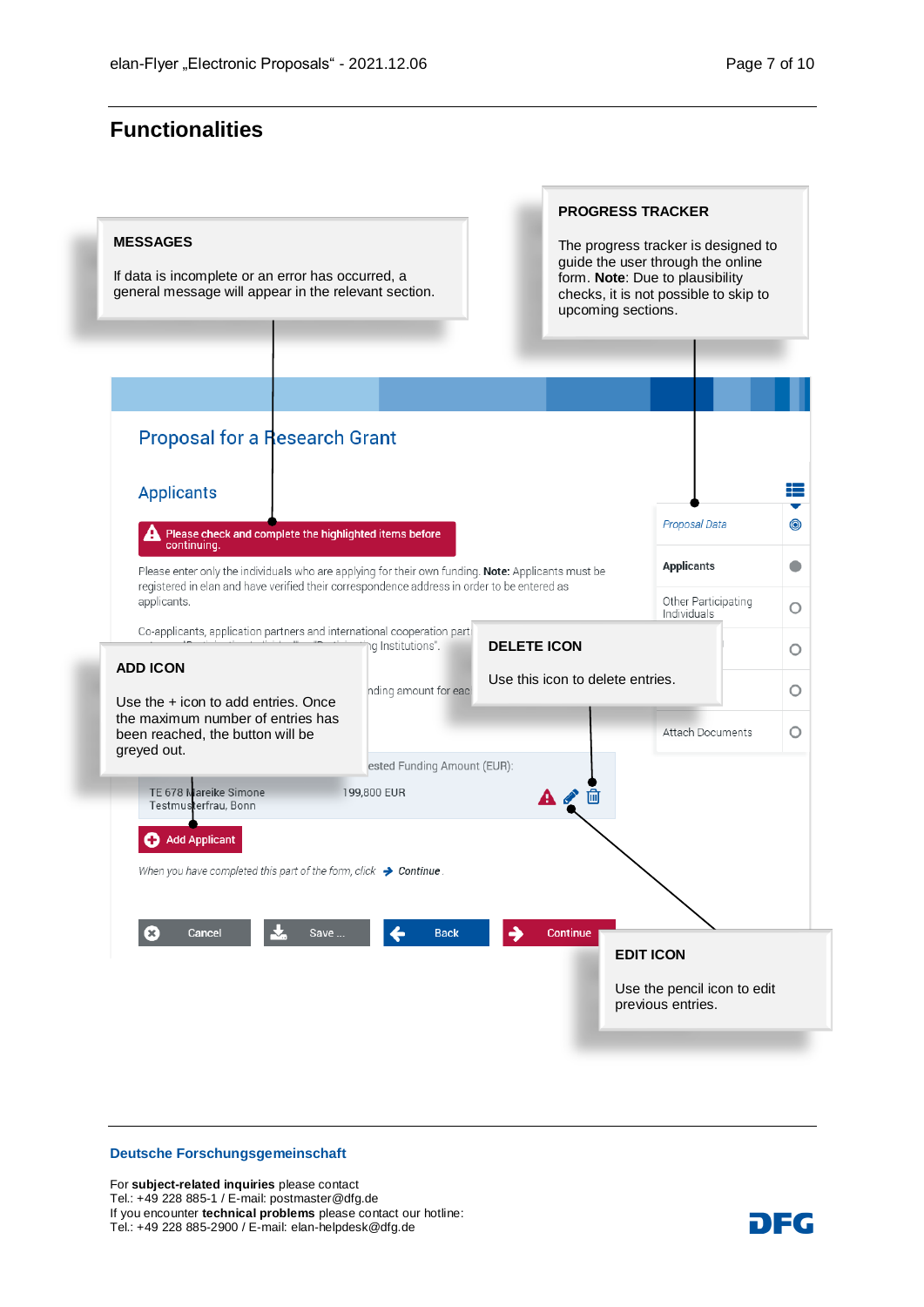#### <span id="page-7-0"></span>**CANCEL / SAVE / BACK / CONTINUE**

| The following buttons are available: | Cancel<br>Continue<br>Back                                                                                                                                                              |  |  |  |
|--------------------------------------|-----------------------------------------------------------------------------------------------------------------------------------------------------------------------------------------|--|--|--|
| Cancel                               | allows you to cancel modifications made to<br>underlying pages, such as applicant data or<br>assigned funding, or to cancel the entire form. Note<br>that unsaved entries will be lost. |  |  |  |
| Save / Continue later                | allows you to save our current entries.                                                                                                                                                 |  |  |  |
| <b>Back</b>                          | returns you to the previous page.                                                                                                                                                       |  |  |  |
| Continue                             | allows you to resume completing the form.                                                                                                                                               |  |  |  |

#### <span id="page-7-1"></span>**ADDING ATTACHMENTS**

At the end of the form you can add attachments, such as a description of the research project, CV, and a list of publications. The first page of the proposal form specifies the documentation you need to attach to apply for the funding programme you have chosen.

| <b>Project Description *</b>                                    | Project Description.pdf (11 KB)  |  |
|-----------------------------------------------------------------|----------------------------------|--|
| <b>Academic Curriculum Vitae</b><br>with List of Publications * | Choose file(s) to upload         |  |
|                                                                 | CV_Publications list.pdf (11 KB) |  |

#### **PLEASE NOTE**

- All documents must be **in PDF format and security settings must allow texts to be read, copied and printed.**
- Please try to keep file sizes to a minimum and do not use the following characters in the file name:  $\frac{1}{2}$  :  $*$  ? " < > |, & { }.
- **You cannot attach files larger than 10 MB.**  If you must submit larger files, you may submit them subsequently on a data carrier. In this case, please upload a note referring to the additional documents.

#### **Deutsche Forschungsgemeinschaft**

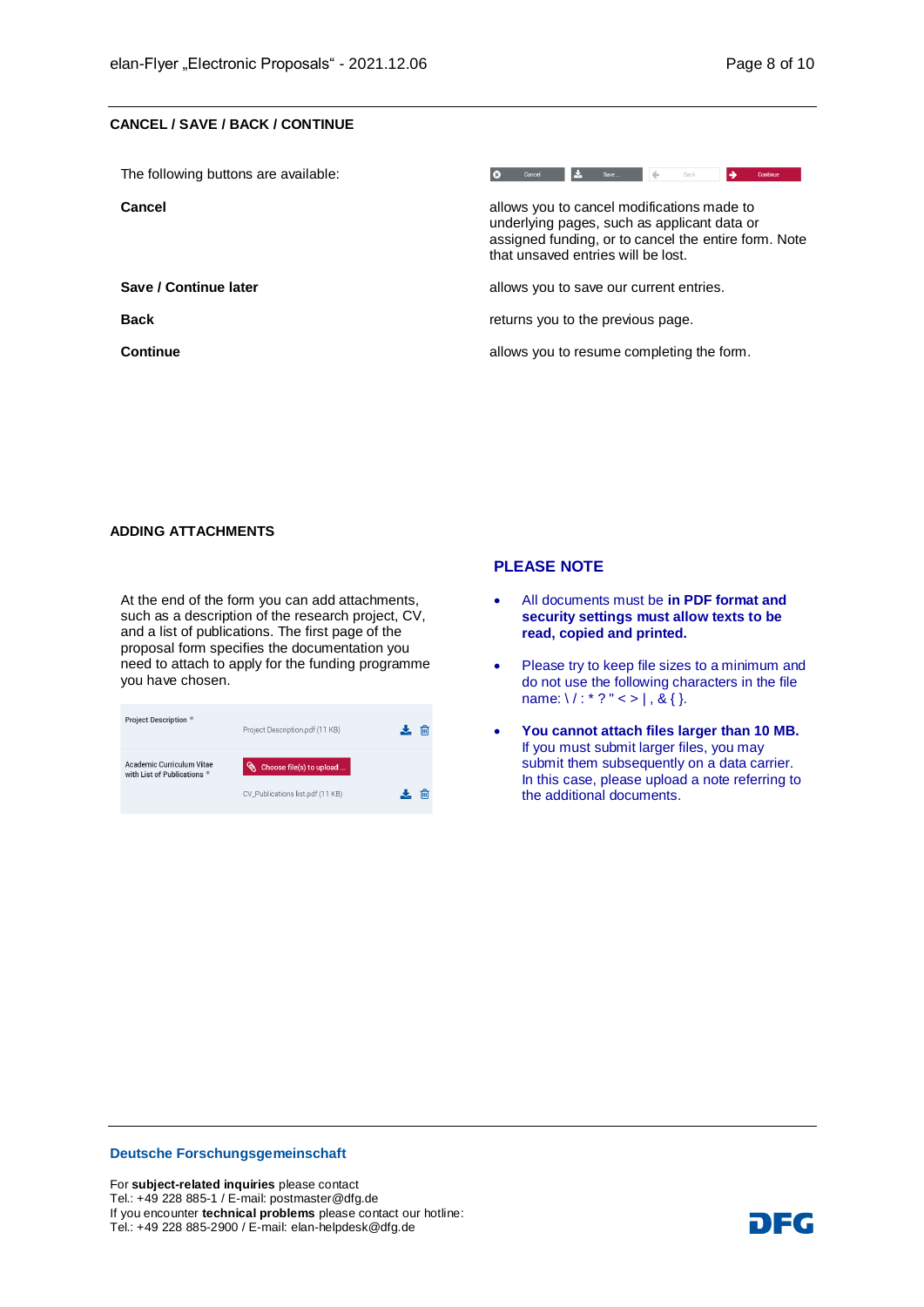## <span id="page-8-0"></span>**Online Submission**

At the end of the online process, your completed form will be displayed as a PDF file. Please review the information prior to submitting it to the DFG. Once you have submitted your information, you will receive a finalised version of the document. We recommend keeping a copy for your records.



**PDF** Formdata.pdf (88 KB)

Click *Send* to submit your information online.

Your attachments will be scanned for viruses. If a virus is detected, your attachment will be rejected and you will receive an error message.

#### **NOTE**

**A funding proposal that has been submitted electronically cannot be processed until the DFG has received a signed copy of the research compliance form.** This form will be generated automatically and attached to an e-mail which we will send to you acknowledging electronic receipt of your proposal.

Please do not submit any hard copies of your proposal.

To send additional documents once your proposal has been submitted, please use the correspondence form. Note that this function will not be displayed until the DFG has verified that all formal proposal requirements have been met.

## <span id="page-8-1"></span>**My Meetings**

*My Meetings* displays an overview of your upcoming meetings.

You may also use this page to accept or decline meeting invitations.

#### **PLEASE NOTE**

A declined meeting will be removed from the list once the declination has been processed by the relevant DFG team.

A meeting request that has been accepted will remain in the list until the deadline stated has passed. A participation form will no longer be available for download.

| Ð | <b>Proposal Submission</b>                                                                                                                                                                                                     |                                                                                                  | <b>Review Process</b> |          |        |       |                                  |  |
|---|--------------------------------------------------------------------------------------------------------------------------------------------------------------------------------------------------------------------------------|--------------------------------------------------------------------------------------------------|-----------------------|----------|--------|-------|----------------------------------|--|
|   | <b>My Meetings</b>                                                                                                                                                                                                             |                                                                                                  |                       |          |        |       |                                  |  |
|   | Below you will find an overview of upcoming meetings to which you are invited. To accept or decline an invitation electronically, please use the<br>Participation Form. To update the overview page press F5 on your keyboard. |                                                                                                  |                       |          |        |       |                                  |  |
|   | <b>Title</b>                                                                                                                                                                                                                   | <b>Deadline</b>                                                                                  | <b>Starting Date</b>  | Location | E-File | Reply |                                  |  |
|   | Flyer eBereitstellung / e-Files                                                                                                                                                                                                |                                                                                                  |                       |          |        |       | $\rightarrow$ Participation Form |  |
|   |                                                                                                                                                                                                                                | <b>REPLY</b>                                                                                     |                       |          |        |       |                                  |  |
|   |                                                                                                                                                                                                                                | This link will take you to a participation form in<br>which you can accept or decline a meeting. |                       |          |        |       |                                  |  |

#### **Deutsche Forschungsgemeinschaft**